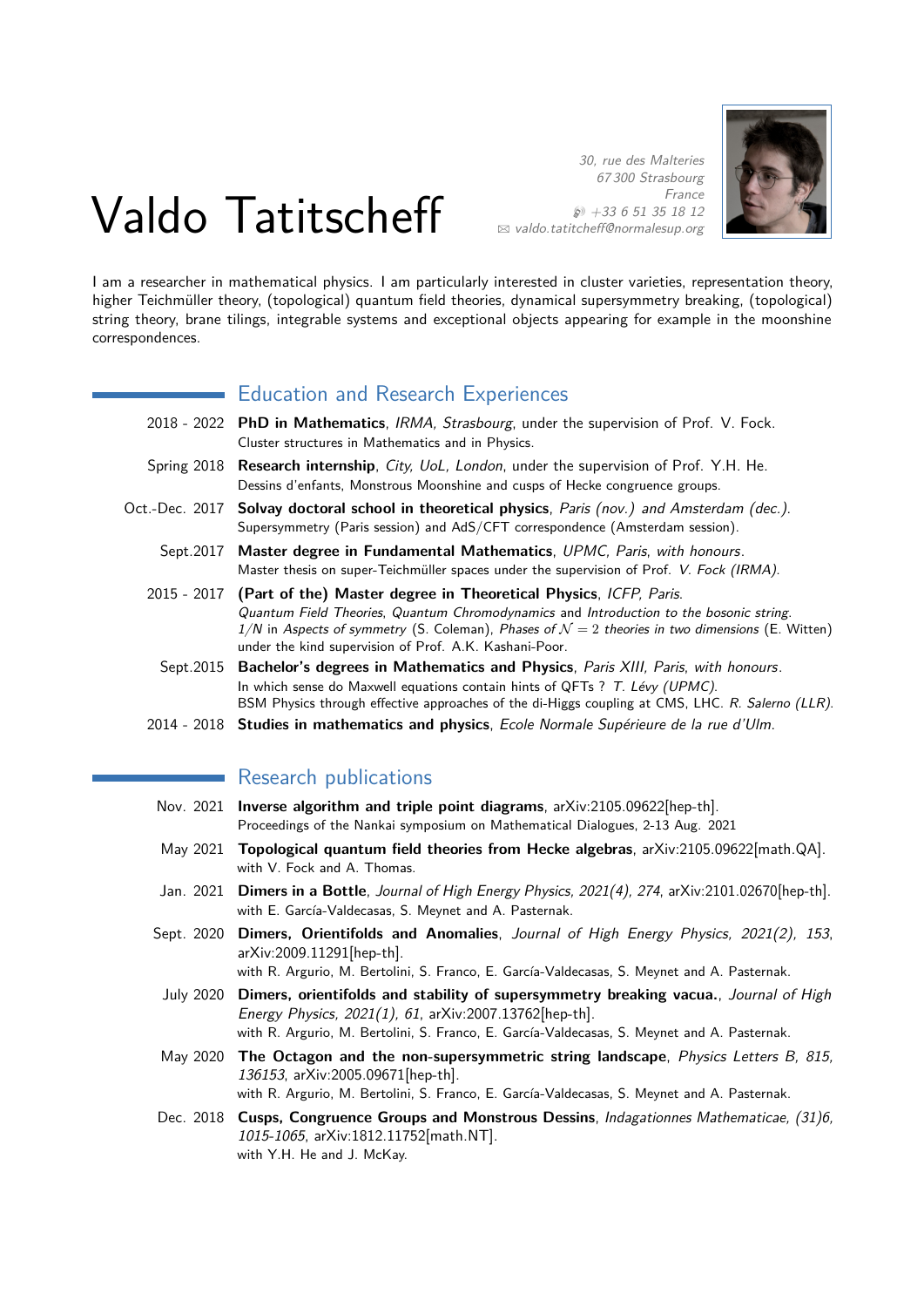|                     | Reading groups, workshops, seminars                                                                                                                                                                                                                                                                                                                                                                                                                                                                                                                                                                                                                                                                                                                                                                                                                       |
|---------------------|-----------------------------------------------------------------------------------------------------------------------------------------------------------------------------------------------------------------------------------------------------------------------------------------------------------------------------------------------------------------------------------------------------------------------------------------------------------------------------------------------------------------------------------------------------------------------------------------------------------------------------------------------------------------------------------------------------------------------------------------------------------------------------------------------------------------------------------------------------------|
|                     | 2 - 13 Aug. 2021 Nankai symposium on mathematical dialogues.                                                                                                                                                                                                                                                                                                                                                                                                                                                                                                                                                                                                                                                                                                                                                                                              |
|                     | I took part to the symposium and gave a gong show on Monday, the 9th. The title was On the<br>octagon dimer model. We have been asked to write a short contribution on our talks for a Proceedings<br>of the conference.                                                                                                                                                                                                                                                                                                                                                                                                                                                                                                                                                                                                                                  |
| Oct. 2020 - present | Cluster higher Teichmüller theory and spectral networks.                                                                                                                                                                                                                                                                                                                                                                                                                                                                                                                                                                                                                                                                                                                                                                                                  |
|                     | Together with Clarence Kineider, Georgios Kydonakis, Eugen Rogozinnikov and Alexander Thomas<br>we have read Moduli spaces of local systems and higher Teichmüller theory by Fock and Goncharov.<br>I have presented X-coordinates in the case of the groups $\mathrm{PGL}_n$ , cluster algebras, and laminations of<br>type A and X for the groups $SL_2$ and $PGL_2$ . We are nowadays working on spectral networks.                                                                                                                                                                                                                                                                                                                                                                                                                                    |
| Jan. 2020 - present | <b>Brussels Journal Club.</b>                                                                                                                                                                                                                                                                                                                                                                                                                                                                                                                                                                                                                                                                                                                                                                                                                             |
|                     | We meet weekly to discuss either recent research articles in string theory and related topics, or<br>important topics in field theory and string theory: supersymmetric quantum field theories in $3d$ and<br>5d, brane configurations, S-folds, higher-form symmetries, swampland, holography. In June 2020 I<br>presented with Eduardo García-Valdecasas the article Webs of $(p, q)$ 5-branes, Five Dimensional Field<br>Theories and Grid Diagrams by Aharony, Hanany and Kol. We are currently reading Tachikawa's<br>review $\mathcal{N}=2$ supersymmetric dynamics for pedestrians, of which I have presented together with<br>Antoine Pasternak the description of the quantum moduli space of the $\mathcal{N}=2$ , $SU(2)$ SYM with<br>$N_f = 1$ via its Seiberg-Witten curve, and the construction of Seiberg-Witten curves from brane setups. |
| Mar. 2021 - present | <b>SEGAS Seminar, Strasbourg.</b>                                                                                                                                                                                                                                                                                                                                                                                                                                                                                                                                                                                                                                                                                                                                                                                                                         |
|                     | In the Séminaire des étudiants de géométrie algébrique de Strasbourg we discuss various topics in<br>algebraic geometry. I gave a lecture on cluster varieties in March 2021.                                                                                                                                                                                                                                                                                                                                                                                                                                                                                                                                                                                                                                                                             |
| <b>Fall of 2020</b> | Hodge theory reading group, Strasbourg.                                                                                                                                                                                                                                                                                                                                                                                                                                                                                                                                                                                                                                                                                                                                                                                                                   |
|                     | I gave a lecture on Hodge structures, polarizations and the Kodaira embedding theorem.                                                                                                                                                                                                                                                                                                                                                                                                                                                                                                                                                                                                                                                                                                                                                                    |
|                     | Fall of 2019 Margulis arithmeticity theorem reading group, Strasbourg.                                                                                                                                                                                                                                                                                                                                                                                                                                                                                                                                                                                                                                                                                                                                                                                    |
|                     | I gave a lecture on real Lie algebras and the Cartan and Iwasawa decompositions.                                                                                                                                                                                                                                                                                                                                                                                                                                                                                                                                                                                                                                                                                                                                                                          |
| Nov.-Dec. 2019      | Holomorphic differentials in mathematics and in physics, MSRI, Berkeley, California.                                                                                                                                                                                                                                                                                                                                                                                                                                                                                                                                                                                                                                                                                                                                                                      |
| 24 & 25 Oct. 2019   | Mathématique Physique Astrophysique, Vautouraude, Bretagne, France.<br>The goal of this informal workshop with three friends from Classes Préparatoires (Samuel Daudin,<br>Raphaël Duque and Gauthier Mukerjee) - also preparing a PhD - was to present ourselves our<br>respective research topics. I gave an introduction to cluster objects and an introduction to dimer<br>integrable systems.                                                                                                                                                                                                                                                                                                                                                                                                                                                        |
| 15 - 17 Jul. 2019   | Mirror symmetry and cluster algebras, Cambridge, UK.                                                                                                                                                                                                                                                                                                                                                                                                                                                                                                                                                                                                                                                                                                                                                                                                      |
| 9 - 13 Jul. 2019    | Strings 2019, Brussels.                                                                                                                                                                                                                                                                                                                                                                                                                                                                                                                                                                                                                                                                                                                                                                                                                                   |
|                     | Fall 2018 Representation theory of $GL_n(\mathbb{F}_q)$ reading group, Strasbourg.<br>I gave a lecture on the characters of $GL_n(\mathbb{F}_q)$ in terms of symmetric functions.                                                                                                                                                                                                                                                                                                                                                                                                                                                                                                                                                                                                                                                                         |
|                     | April 2016 School on the mathematics of String Theory, CIRM, France.                                                                                                                                                                                                                                                                                                                                                                                                                                                                                                                                                                                                                                                                                                                                                                                      |
|                     |                                                                                                                                                                                                                                                                                                                                                                                                                                                                                                                                                                                                                                                                                                                                                                                                                                                           |
|                     | Outreach and reviews                                                                                                                                                                                                                                                                                                                                                                                                                                                                                                                                                                                                                                                                                                                                                                                                                                      |
| $2018$ - present    | Séminaire des doctorants.                                                                                                                                                                                                                                                                                                                                                                                                                                                                                                                                                                                                                                                                                                                                                                                                                                 |
|                     | I have given three review talks at the séminaire des doctorants de mathématiques de Strasbourg:<br>Quantum Computing (2021), Tropical geometry (2020), Monstrous Moonshine correspondence<br>(2019).                                                                                                                                                                                                                                                                                                                                                                                                                                                                                                                                                                                                                                                      |
| Feb. 2019           | A short introduction to Monstrous Moonshine, arXiv:1902.03118[math.NT].                                                                                                                                                                                                                                                                                                                                                                                                                                                                                                                                                                                                                                                                                                                                                                                   |
|                     | This article is an introduction to the Monstrous Moonshine correspondence aiming to be as accessible<br>as possible. I consider writing such reviews very meaningful as an outreach and a way to demystify                                                                                                                                                                                                                                                                                                                                                                                                                                                                                                                                                                                                                                                |

# **Teaching**

mathematics department (20h).

Fall term of 2021 **Géométrie S4A**, Université de Strasbourg, Strasbourg. I am the full instructor of the class 'Géométrie affine et euclidienne' to second-year students of the

some fields in physics and mathematics to non-specialists.

Fall term of 2021 **Algèbre S2A**, Université de Strasbourg, Strasbourg. I am the full instructor (26h) and also give one of the three exercise sessions (26h) for this class 'Algèbre 2' (which is a standard first course on linear algebra and finite dimensional linear algebra) intended to first-year students of the mathematics department in Strasbourg.